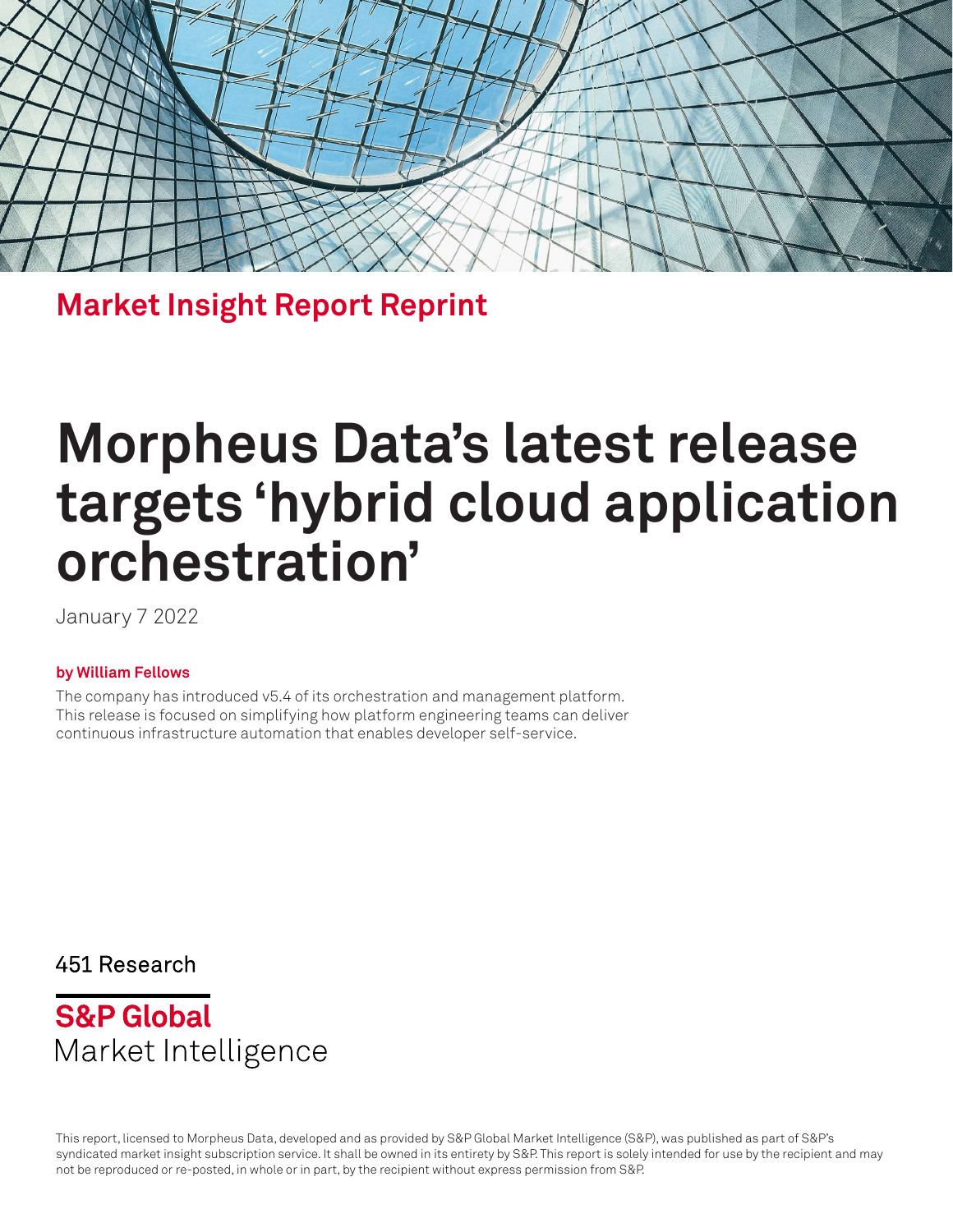## **Introduction**

Morpheus Data has introduced v5.4 of its orchestration and management platform, which is focused on simplifying how platform engineering teams can deliver continuous infrastructure automation that enables developer self-service. The company is breaking free from what it sees as the outdated category of cloud management and is now targeting different personas (developers, IT/cloud operations, security, business/ finance), with the goal of unifying what are often disconnected teams, tools and technologies within large enterprises. It characterizes its approach as 'hybrid cloud application orchestration.'

## **THE TAKE**

As hybrid becomes the organizing principle of digital-era IT, the on-premises/off-premises IT paradigm is giving way to a more expansive view as organizations seek to build, operate, manage and secure workloads 'here, there and everywhere.' Consequently, enterprise needs have moved beyond cloud management, while platform and IT operations teams now face conflicting demands (for container, hybrid cloud and IT services management, as well as infrastructure automation). The argument that providers such as Morpheus make is that homegrown self-service management platforms are brittle and hard to maintain and develop at enterprise scale to meet all of these new demands. In Morpheus's case, it believes this requirement for unified orchestration to support platform engineering is closer to why it was born in the first place and where its v5.4 release is designed to intersect.

## **Context**

There are now several additional purchasers or influencers who must be enfranchised in addition to IT operations, and new tooling has widened the scope of what platform engineering teams are looking for. This presents a significant, if not existential, governance problem: The IT organization has the task of empowering consumption by business units while not losing visibility of spending and risk exposure.

Nearly 40% of organizations using IaaS/PaaS have already implemented cloud management platforms, according to 451 Research's VotE: Cloud, Hosting & Managed Services, Organizational Dynamics 2021 survey, and an additional 19% are using CMPs in proof-of-concept deployments.

#### **Use of Cloud Management Platform**



Q. Please characterize your organization's use of cloud management platforms

Base: IaaS/PaaS users, abbreviated fielding (n=294)

Source: 451 Research's Voice of the Enterprise: Cloud, Hosting & Managed Services, Organizational Dynamics 2021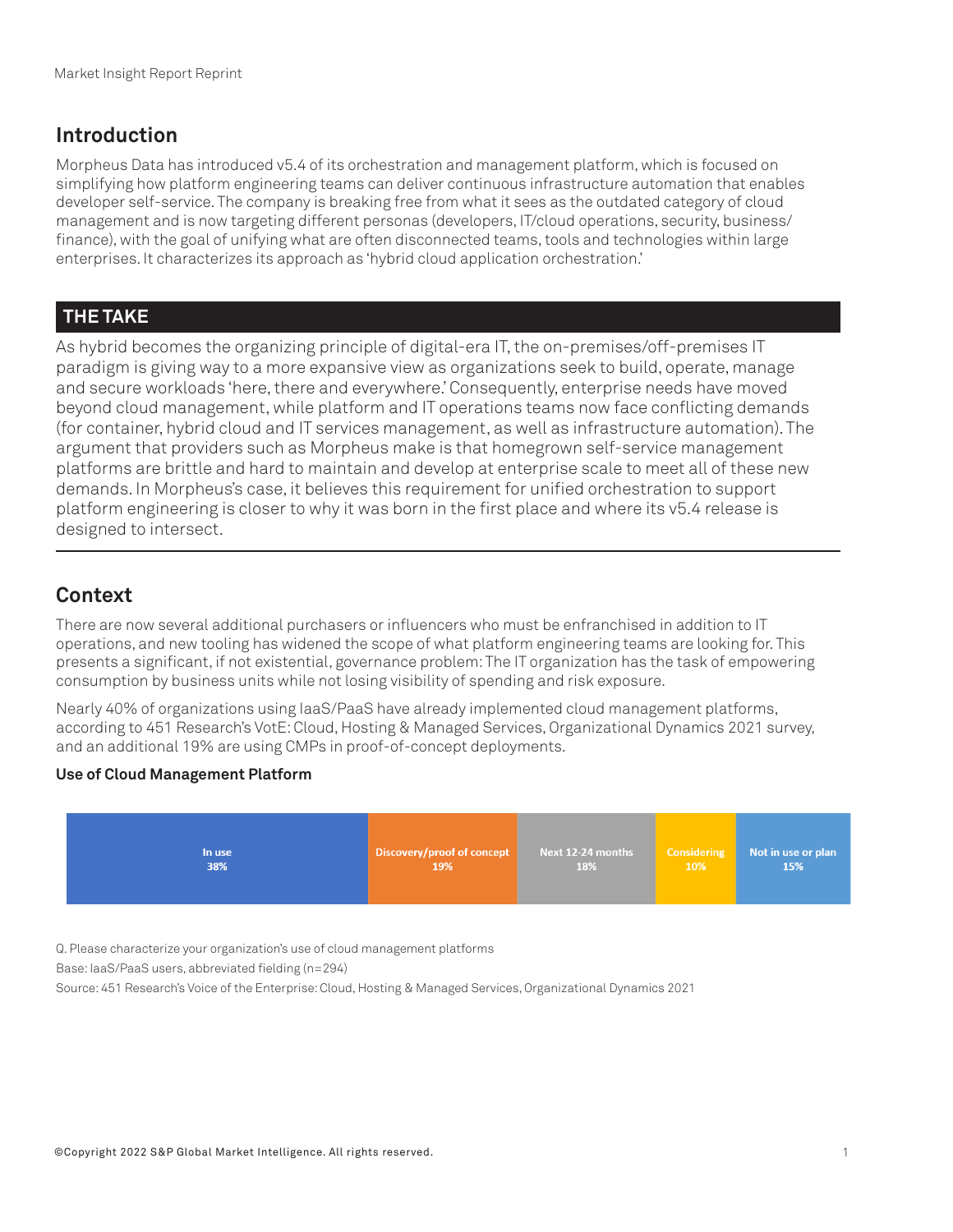# **Technology**

IT spending is moving out to business units and to multiple and new stakeholders, which is why Morpheus has a persona-based approach – for IT operations, security teams, developers and finance. The latest Morpheus v5.4 release is a self-service platform designed to simplify consumption of hybrid clouds, containers and infrastructure automation as part of modern application management. It enables customers to orchestrate their platform engineering efforts to:

- Build and manage Kubernetes clusters plus private and public clouds.
- Centralize identity and access management with multi-tenancy and policy enforcement.
- Provision VMs, containers and PaaS into clouds with associated cost management.
- Execute workflows made up of Ansible, Chef, Puppet, PowerShell and other task types.
- Consolidate catalogs, reporting, incidents and CMDB updates with ITSM integration.

It has more than 90 codeless integrations into common IT technologies (ITSM, DNS, IPAM, Load Balancers, Logging, Monitoring, Backup, etc.) and support for over 20 public and private clouds.

Morpheus v5.4 offers expanded manageability options for MSPs and extends cloud support for enterprise customers; simplifies the building, management and consumption of Kubernetes; targets the elimination of automation 'islands' (such as Terraform and Ansible) with new integration capabilities; and provides new support for multi-domain ServiceNow, brownfield population of ServiceNow CMDB and internal CMDB.

Being able to address all of these needs in a single unified orchestration plane, Morpheus believes, enables it to increase sales engagement in enterprise accounts. Accelerating the commodification of Kubernetes allows the enterprise to focus on applications and consumption, replace VMware vRealize Automation during 8.x upgrade cycles and displace other first-generation cloud management platforms, provide a cheaper approach to Ansible Tower and Terraform Cloud, and replace ServiceNow ITOM as an integration into ServiceNow ITSM.

In v5.4 it has enhanced integrations with VMware, AWS, Azure and Google. It also provides a plug-in framework for developing plug-in modules within Morpheus (such as UI extensions, custom reports and cloud provider), deeper integration with ServiceNow and a new service catalog user interface. Lastly, v5.4 features simplified utilization and automation of Terraform, with native management of IaaS instances provisioned by Terraform and linkage to automation, as well as use of Terraform to provision instances, applications and clusters in Morpheus.

A new Morpheus Distributed Worker capability is designed to expand its opportunity with MSPs inside customers' on-premises environments by extending the Morpheus control plane into tenant datacenters to enable private, hosted, edge and public cloud brokering; eliminating the need for VPN and other network issues related to southbound connection; providing support for on-premises VMware, Nutanix, SCVMM, OpenStack and Xen Server; and enabling the MSP control plane to run on dedicated MSP infrastructure or hyperscale installation.

#### **Business model**

Morpheus' technology was originally an internal management mechanism at private equity firm Bertram Capital. The tool was productized and spun into a wholly owned entity, Morpheus Data. The 75-person company has recently taken on \$15m in additional funding, which will be used to drive revenue growth – it plans to hire 50 additional staff by the end of Q1. We believe it is on track to deliver \$30m in annual revenue. Morpheus manages some 600,000 workloads globally at about 200 enterprise customers, plus it serves dozens of large MSPs that use Morpheus to deliver services to their tenants.

Business is about 50% US, 40% EMEA and 10% emerging markets (APAC and LATAM). Channel partners account for over 95% of revenue and include CDW, SVA, WWT, Trace3, SHI and Technologent. Systems integrators and OEMs are also a core route to market, including Hewlett Packard Enterprise, Dell Technologies, Lumen, Deloitte and Wipro. With VMware vRealize Automation 7 going into end-of-support mode next year, Morpheus believes the cost and complexity of upgrading to vRA 8.x presents a significant opportunity to replace VMware in enterprise accounts.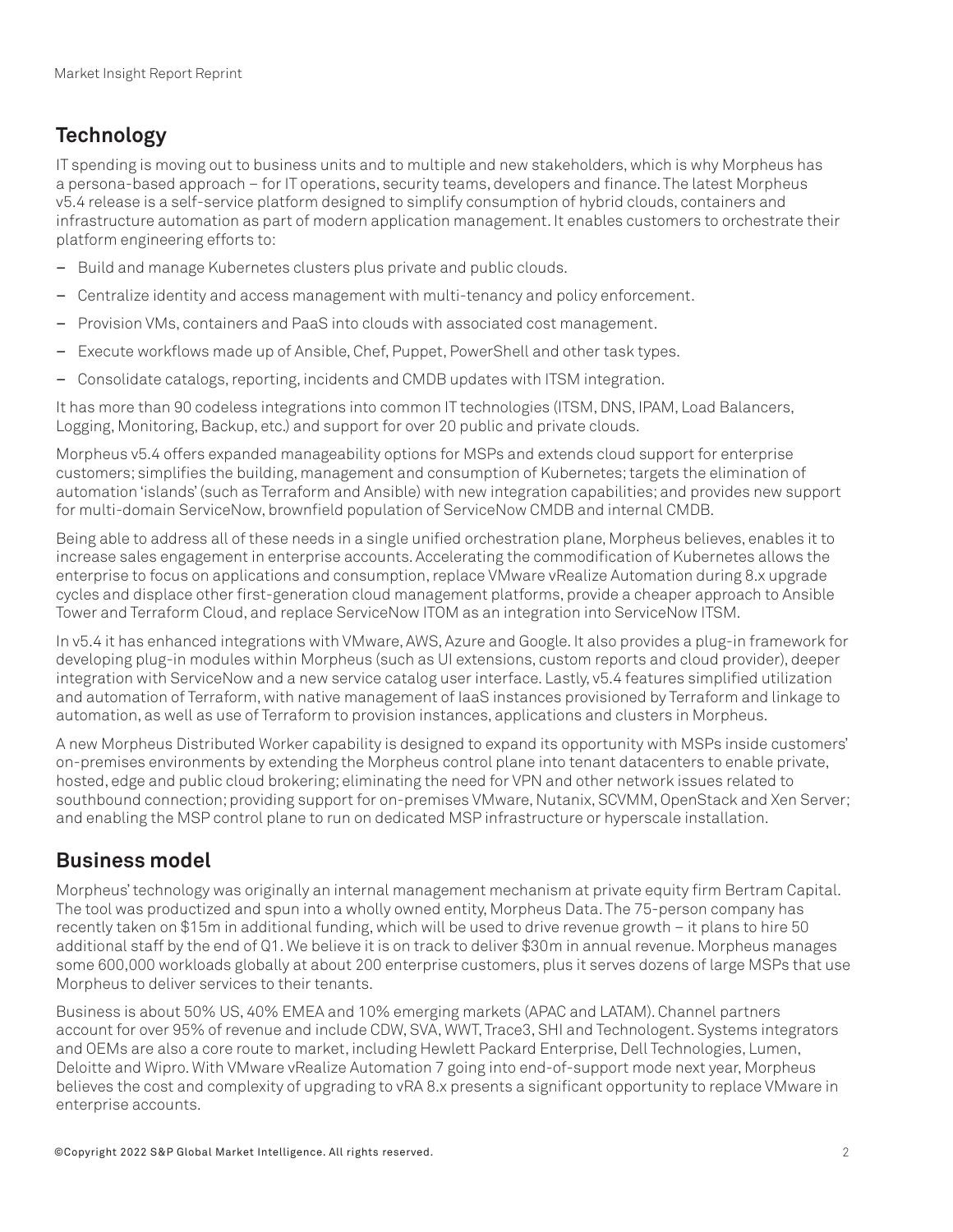## **Competition**

VMware Tanzu, Red Hat OpenShift and Rancher (SUSE) are the major container management vendors in the market. VMware vRealize Automation is VMware's CMP offering. Other multi-cloud and hybrid cloud management vendors include Flexera RightScale, CloudZero, CloudTamer, Apptio FittedCloud, Scalr, CloudBolt, HyperGrid, NetApp CloudCheckr, DivvyCloud, Snow Software, IBM Turbonomic, Trianz, Abiquo, Platform9, InContinuum, Densify, CloudSphere, Vega Cloud and Virtana.

## **SWOT Analysis**

#### **STRENGTHS**

The investment Morpheus has received to accelerate growth comes as the consolidation of cloud management companies continues apace. Service providers and vendors in this sector see this kind of tooling as helping them to win the ultimate prize – hosting the management plane that enables visibility and control of distributed applications across heterogeneous environments.

#### **WEAKNESSES**

Key questions include whether there is room in this sector for a long-term, independent, growing and profitable business, or this capability ends up being incorporated into broader management frameworks. Another is whether Morpheus can establish itself as the principal alternative modern cloud and container platform in the market to VMware Tanzu/vRealize and Red Hat OpenShift/ Cloudforms.

## **OPPORTUNITIES**

Morpheus Data is breaking free from what it sees as the outdated category of cloud management and is now targeting different personas (developers, IT/ cloud operations, security, business/finance), with the goal of unifying what are often disconnected teams, tools and technologies within large enterprises. It characterizes its approach as 'hybrid cloud application orchestration,' and will likely resonate with customers seeking to build, operate, manage and secure workloads 'here, there and everywhere.'

## **THREATS**

The market remains very fragmented, with customers facing a massive amount of vendor options for cloud management and automation across the spectrum of operations and development. Cloud has introduced massive organizational dysfunction, and there are now many different personas accessing services. Tool vendors don't have control over the organizational will and change-management processes of their customers, which is often the key to delivering successful cloud transformation and governance projects.